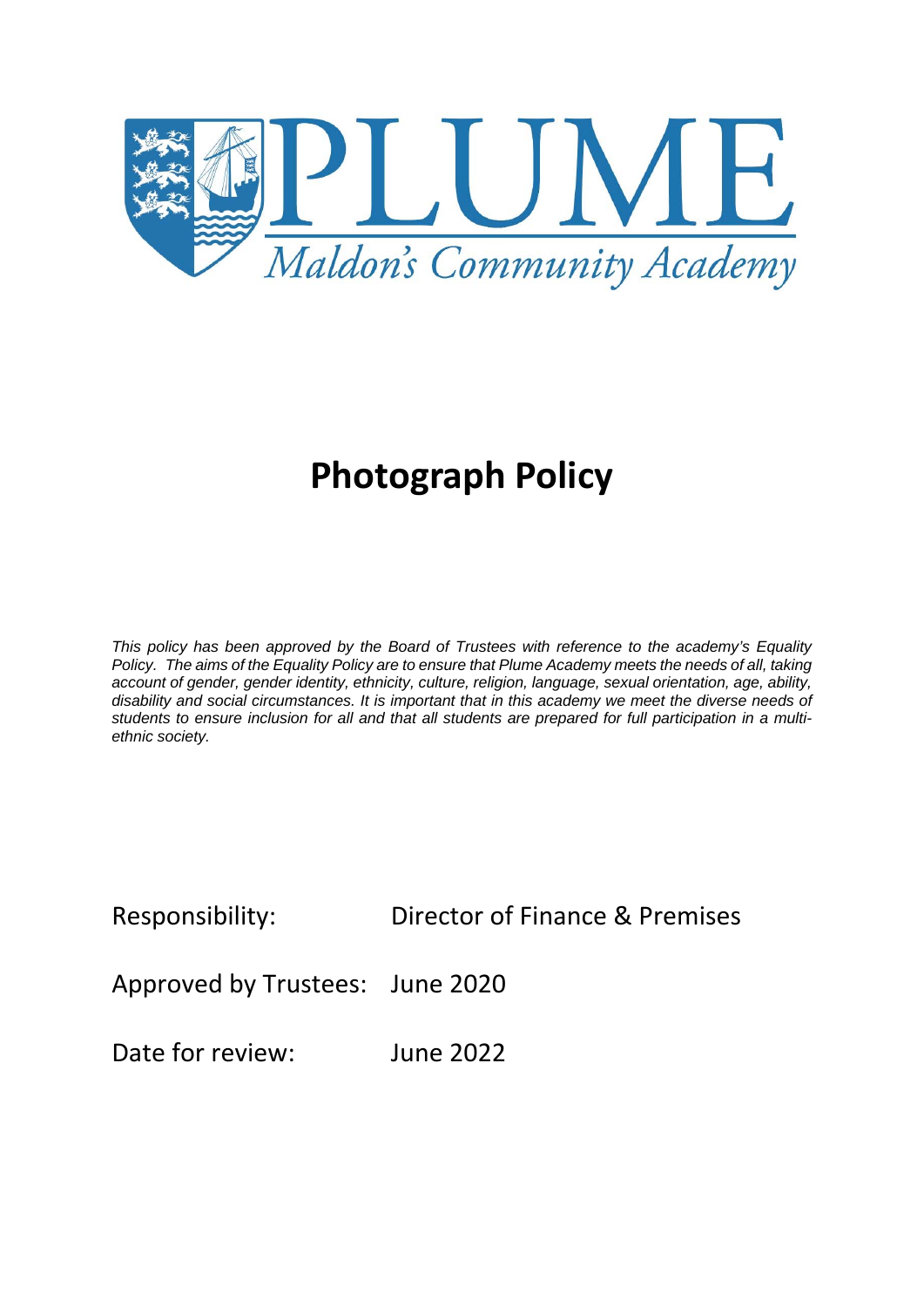## **Photograph Policy**

Plume, Maldon's Community Academy, is obliged to comply with the General Data Protection Regulation (GDPR) and the Data Protection Act 2018 when it takes or publishes photographs of its students. The academy will always try to act in the best interest of the students and, as far as it legally can, it will take parental preferences into account.

The Data Protection Act gives children rights over their own data when they are considered to have adequate capacity to understand. Most children will reach this level of understanding at around age 12. For this reason, for most at the Plume Academy, it will normally be up to the individual child to decide whether or not to be photographed. Where the academy considers that the child does not have the capacity to make such a decision the academy will act as it considers to be in the best interests of the child and in doing so will take account of any stated parental preference.

If you wish to express a preference for the academy to avoid taking or publishing photographs of your child in certain circumstances, please indicate your preferences using the attached form. If no preferences are expressed, we will act in accordance with the principles expressed in this policy.

Ordinarily the following rules will apply to photographs in the Plume Academy:

## **Photographs for Internal Use**

- The academy will take photographs for its own use. Usually these will be unnamed photographs and will generally be for internal school use but may also include photographs for publication, such as photos for the prospectus, or to show as slides at an event for parents. Unnamed photographs may also be used on display boards which can be seen by visitors to the academy.
- When the photograph is taken, the students will be informed that a photograph is being taken and told what it is for so that they can object if they wish.
- If the academy wants to use named photographs, it will obtain specific consent first. For most students this will be student consent as explained above but parental wishes will also be taken into account.

## **Media Use**

- The academy will give proper consideration to the interests of its students when deciding whether to allow external organisations to take photographs or to film.
- When the media are allowed to be present in academy or at academy events, this will be on the condition that they respect this policy.
- Where the media are allowed to be present at a particular event, the academy will make sure that students and their parents or carers are informed of the media presence. If no objection is received, the academy will assume that unnamed photographs may be published.
- If the media entity wants to publish named photographs, they must obtain specific consent from those students with capacity to consent or the parents of those without capacity. The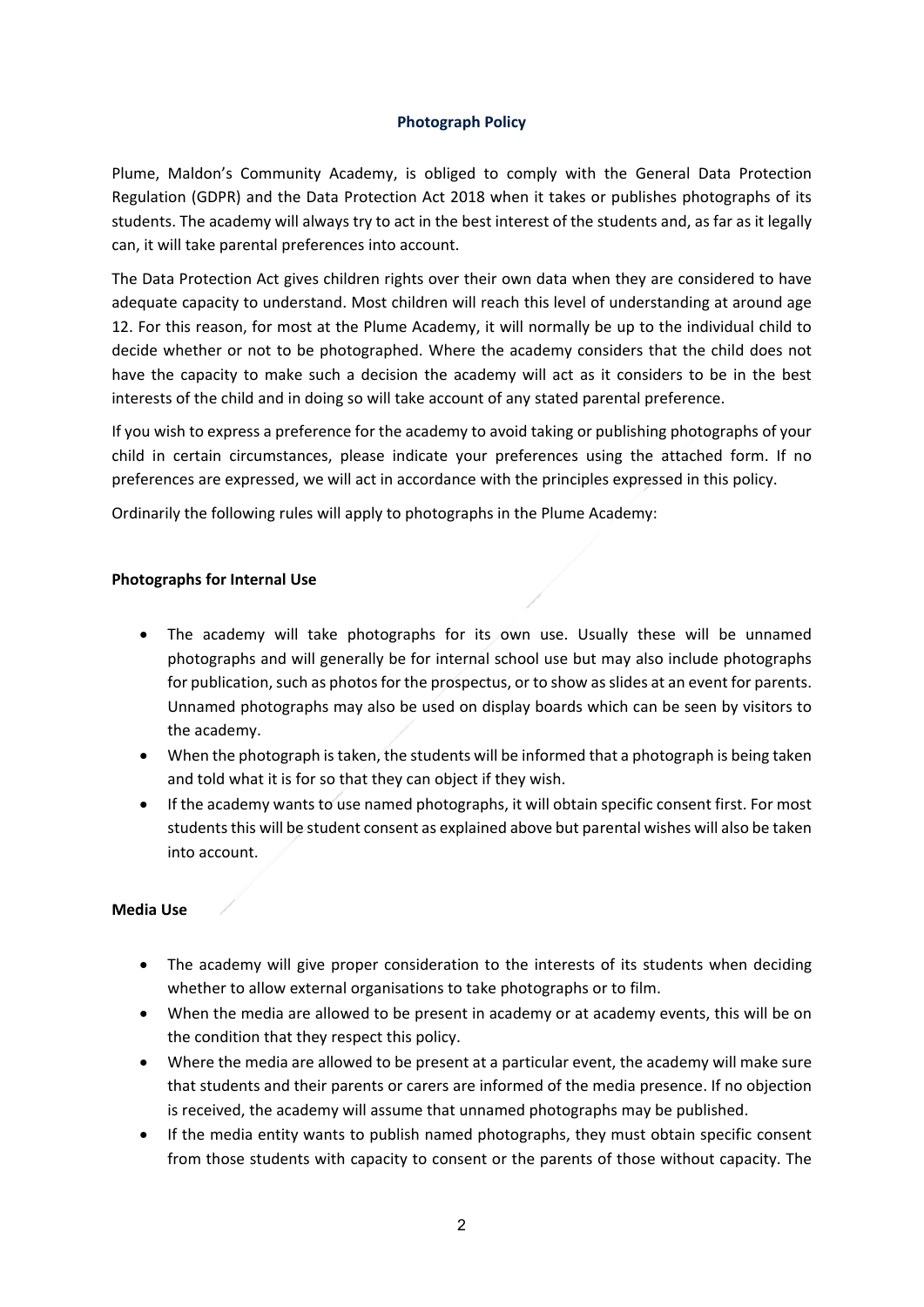academy will require the media entity to check with the academy before publication so that the academy can check that any objections have been taken into account.

# **Family Photographs at Academy Events**

- It shall be at the discretion of the academy whether photographs may be taken at an academy event.
- Family and friends taking photographs for the family album will not be covered by Data Protection legislation.
- Where the academy decides to allow such photography, the family and friends will be asked not to publish any photographs showing children other than their own on the internet.

3